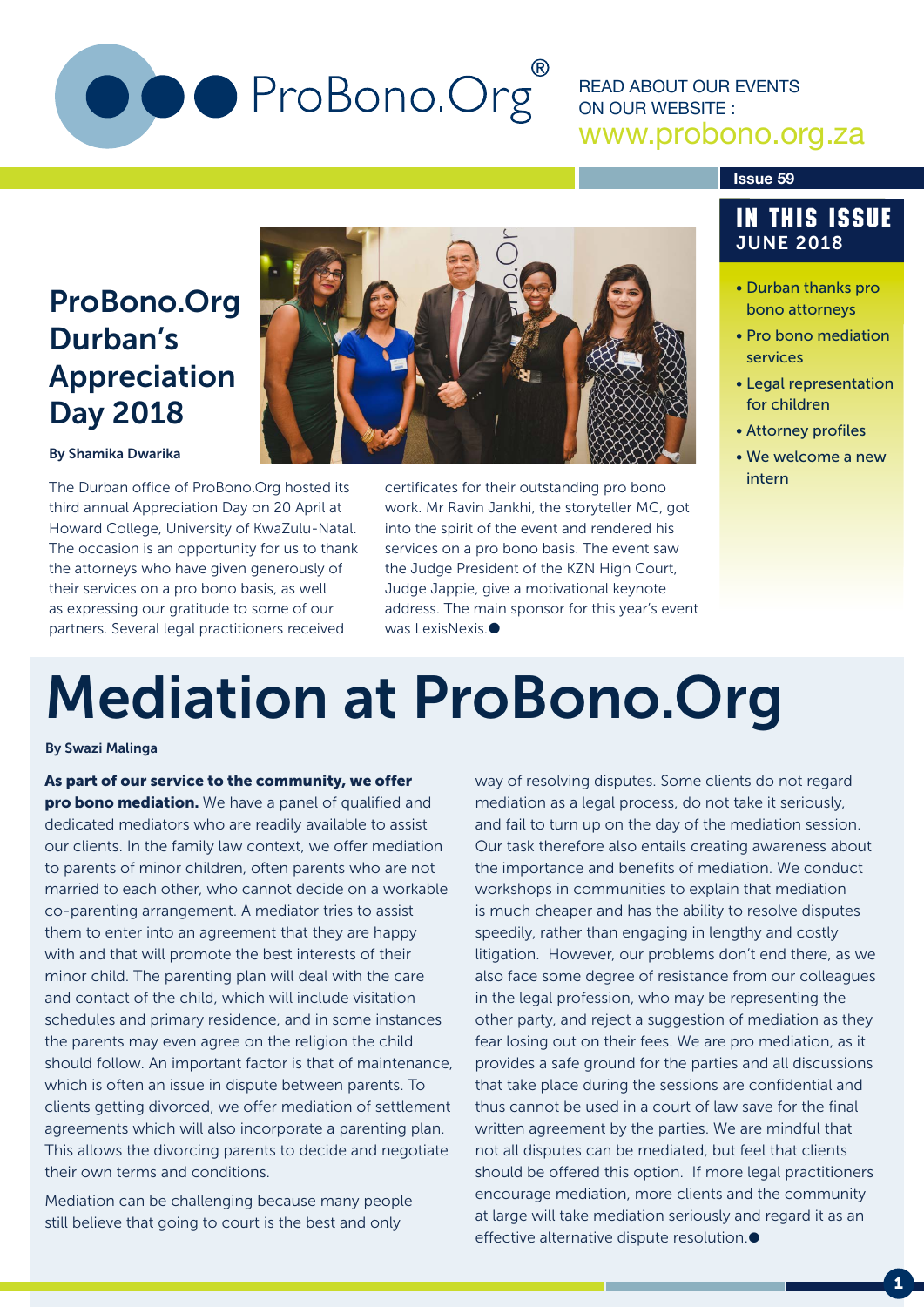# May ProBono.Org obtain legal representation for a child for litigation purposes without the consent of the parent/ guardian or the court?



By Elsabe Steenhuisen

#### In short, the answer is "yes". The reasoning, with reference to case law, follows below.

#### 1. What does the Common Law state?

The Common Law position is that children below the age of seven are infans and cannot act. A curator or a guardian has to act on behalf of the child. If children are over the age of seven, but under 18, they must be assisted either by a curator or their guardian. If the guardian is not available, the court must appoint a curator on motion proceedings.

#### 2.Did the case law change this position?

Yes, by a gradual process, which is still developing. In 2000, in the Christian Education South Africa case, the court held that in a case concerning children, their "actual experiences and opinions would not necessarily have been decisive, but they would have enriched the dialogue, and the factual and experiential foundations for the balancing exercise in this difficult matter would have been more secure."

In 2003 in the Soller case the court appointed a legal representative for the child, to whom the child gave instructions directly and without assistance of a guardian or curator ad litem.

In 2008 the court in the Pillay case remarked that the need for the child's voice to be heard is perhaps even more acute when it concerns children mature for their age, who should be increasingly taking responsibility for their own actions and beliefs.

In 2009 the Legal Aid Board acted for a 12 year old girl. The court ruled that the Board did not need to obtain consent of either the court or the child's guardian to represent a child. This was confirmed further in 2011 by the Supreme Court of Appeal when the Board acted in the Four Children case, and in 2012 in the Brossy case.

#### 3.What does the legislation require?

The Child Justice Act merely requires "a parent/guardian/other suitable person" to assist child offenders who instruct their legal practitioners themselves. The Children's Act allows representation of a child without a guardian. Some magistrates in the Children's Courts require an application by the legal practitioner to allow the child to be represented.

The Divorce Act allows the court to appoint a legal practitioner to represent a child at the proceedings and may order the parties or any one of them to pay the costs of the representation.

Section 28(1)(h) of the Bill of Rights

provides that: "Every child has the right to have a legal practitioner assigned to the child by the state at state expense, in civil proceedings affecting the child, if substantial injustice would otherwise occur". In the Van Niekerk case in 2005 the Centre for Child Law was allowed to apply ex parte for the appointment of a legal representative in terms of s28(1)(h) for two girls, without their guardian's consent. ProBono.Org agrees with the Centre for Child Law that this section does not preclude registered legal organisations to secure legal representation for children. Section 28(1)(h) does not give the state exclusive rights in this respect.

In conclusion, if any person (who qualifies in terms of the means test) approaches ProBono.Org for assistance, we will obtain representation without the guardian's permission, and if necessary the legal practitioner will obtain the court's permission to act on behalf of the child, because we interpret the current state of the law as not to limit a child's right to legal representation.

We acknowledge Professor Ann Skelton of the Centre for Child Law, who dealt with this issue during a ProBono.Org breakfast on 18 October 2017, and thank her for the notes she made available for use by ProBono.Org. Full case references are available on request.